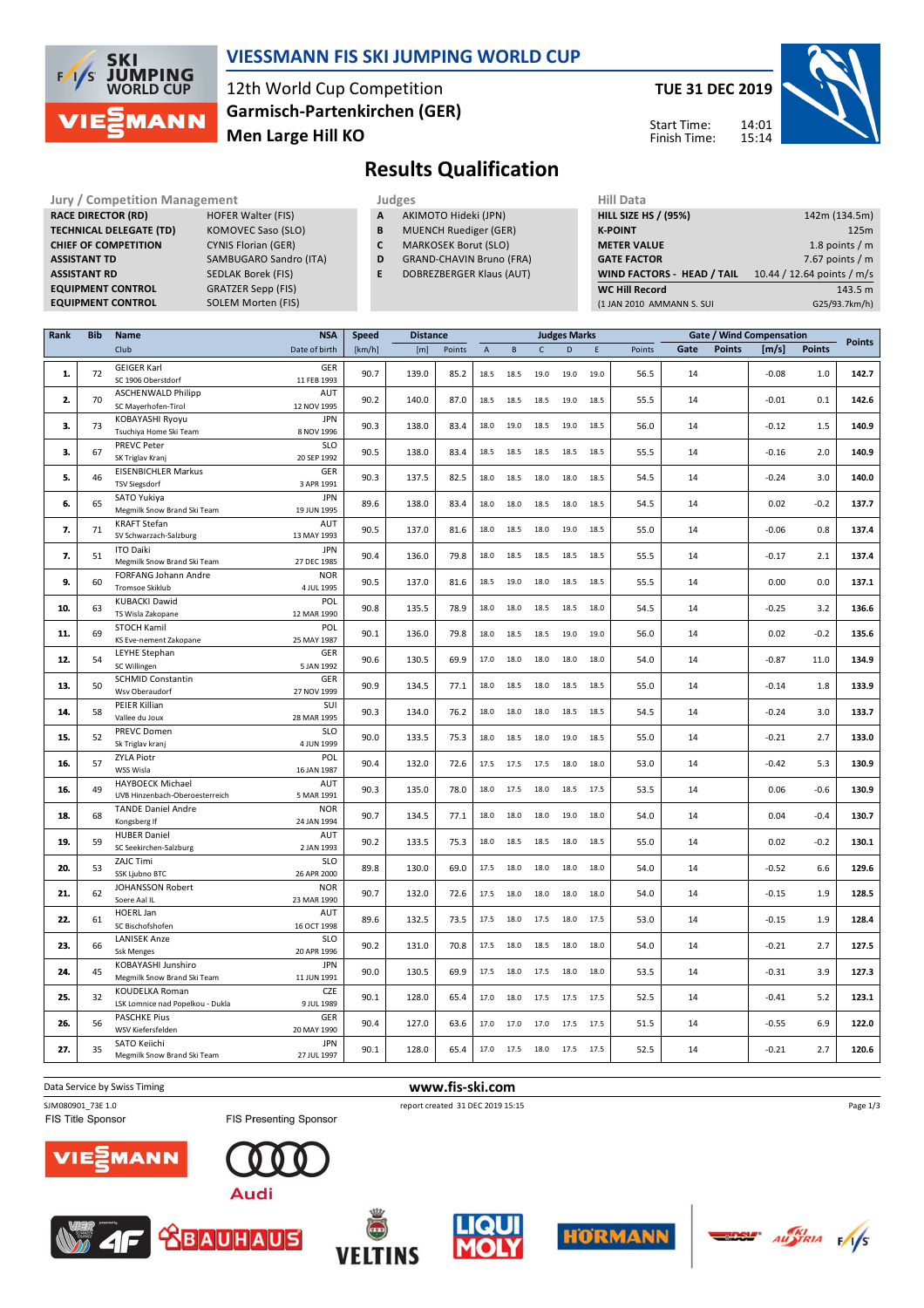

#### **VIESSMANN FIS SKI JUMPING WORLD CUP**

12th World Cup Competition **Men Large Hill KO Garmisch-Partenkirchen (GER)** **TUE 31 DEC 2019**





## **Results Qualification**

|     | <b>Bib</b>     | Name                                                   | <b>NSA</b>                | <b>Speed</b> | <b>Distance</b> |        |                |                |              | <b>Judges Marks</b>                                    |      |        |      |               | <b>Gate / Wind Compensation</b> |               |               |
|-----|----------------|--------------------------------------------------------|---------------------------|--------------|-----------------|--------|----------------|----------------|--------------|--------------------------------------------------------|------|--------|------|---------------|---------------------------------|---------------|---------------|
|     |                | Club                                                   | Date of birth             | [km/h]       | [m]             | Points | $\overline{A}$ | $\, {\bf B}$   | $\mathsf{C}$ | D                                                      | E    | Points | Gate | <b>Points</b> | [m/s]                           | <b>Points</b> | <b>Points</b> |
| 28. | 41             | <b>KLIMOV Evgeniy</b><br>GBU TSTOVS Mos obl Start Perm | <b>RUS</b><br>3 FEB 1994  | 90.3         | 127.0           | 63.6   | 17.0           | 17.0           | 17.0         | 17.5                                                   | 17.0 | 51.0   | 14   |               | $-0.44$                         | 5.6           | 120.2         |
| 28. | $\overline{4}$ | RAIMUND Philipp<br>Sc Oberstdorf                       | GER<br>23 JUN 2000        | 90.1         | 131.0           | 70.8   | 16.0           | 14.5           | 14.5         | 16.0                                                   | 15.5 | 46.0   | 14   |               | $-0.27$                         | 3.4           | 120.2         |
| 30. | 43             | <b>KOT Maciej</b><br>AZS Zakopane                      | POL<br>9 JUN 1991         | 90.2         | 126.5           | 62.7   | 17.0           | 17.0           | 17.5         | 17.0                                                   | 17.5 | 51.5   | 14   |               | $-0.41$                         | 5.2           | 119.4         |
| 31. | 44             | NAKAMURA Naoki<br>Tokai University Sapporo Ski Club    | <b>JPN</b><br>19 SEP 1996 | 90.2         | 127.0           | 63.6   | 17.0           | 17.5           | 17.5         | 17.5                                                   | 17.0 | 52.0   | 14   |               | $-0.20$                         | 2.5           | 118.1         |
| 32. | 47             | <b>AMMANN Simon</b><br>SSC Toggenburg                  | SUI<br>25 JUN 1981        | 90.0         | 128.5           | 66.3   | 15.5           | 17.0           | 17.0         | 17.0                                                   | 15.5 | 49.5   | 14   |               | $-0.16$                         | 2.0           | 117.8         |
| 32. | 42             | HULA Stefan<br>KS Eve-nement Zakopane                  | POL<br>29 SEP 1986        | 90.3         | 124.0           | 58.2   | 16.5           | 17.5           | 17.5         | 17.5                                                   | 17.5 | 52.5   | 14   |               | $-0.56$                         | 7.1           | 117.8         |
| 34. | 5              | <b>HAMANN Martin</b><br>SG Nickelhuette Aue            | GER<br>10 APR 1997        | 90.3         | 127.5           | 64.5   | 17.0           | 18.0           | 17.5         | 18.0                                                   | 17.0 | 52.5   | 14   |               | $-0.03$                         | 0.4           | 117.4         |
| 35. | 64             | <b>LINDVIK Marius</b><br>Raelingen Skiklubb            | <b>NOR</b><br>27 JUN 1998 | 90.4         | 128.0           | 65.4   | 17.0           | 17.5           | 17.5         | 17.5                                                   | 17.5 | 52.5   | 14   |               | 0.09                            | $-0.9$        | 117.0         |
| 35. | 36             | <b>BOYD-CLOWES Mackenzie</b><br>Altius Nordic Ski Club | CAN<br>13 JUL 1991        | 90.2         | 126.5           | 62.7   | 17.0           | 17.5           | 17.5         | 17.5                                                   | 17.5 | 52.5   | 14   |               | $-0.14$                         | 1.8           | 117.0         |
| 35. | 24             | ROTH Luca<br>Sv Messstetten                            | GER<br>14 APR 2000        | 90.4         | 128.5           | 66.3   | 17.0           | 18.0           | 18.0         | 17.5                                                   | 17.5 | 53.0   | 14   |               | 0.22                            | $-2.3$        | 117.0         |
| 38. | 48             | PEDERSEN Robin<br>Stalkameratene II                    | <b>NOR</b><br>31 AUG 1996 | 90.8         | 128.5           | 66.3   | 15.0           | 16.5           | 16.5         | 16.0                                                   | 15.5 | 48.0   | 14   |               | $-0.08$                         | 1.0           | 115.3         |
| 39. | 25             | POLASEK Viktor<br>Nove Mesto-Dukla                     | CZE<br>18 JUL 1997        | 89.9         | 128.5           | 66.3   | 17.0           | 17.0           | 17.5         | 17.5                                                   | 17.0 | 51.5   | 14   |               | 0.30                            | $-3.1$        | 114.7         |
| 40. | 40             | <b>JUSTIN Rok</b><br>SSD Stol Zirovnica                | <b>SLO</b><br>6 APR 1993  | 90.3         | 122.5           | 55.5   | 16.5           | 17.0           | 17.0         | 17.0                                                   | 17.0 | 51.0   | 14   |               | $-0.50$                         | 6.3           | 112.8         |
| 41. | 31             | <b>BICKNER Kevin</b><br>Norge Ski Club                 | <b>USA</b><br>23 SEP 1996 | 90.3         | 121.5           | 53.7   | 16.5           | 16.5           | 17.0         | 17.0                                                   | 17.0 | 50.5   | 14   |               | $-0.63$                         | 8.0           | 112.2         |
| 42. | 16             | <b>LEITNER Clemens</b><br>Nordic Team Absam-Tirol      | AUT<br>7 NOV 1998         | 90.5         | 125.0           | 60.0   | 17.0           | 17.5           | 17.5         | 17.5                                                   | 17.5 | 52.5   | 14   |               | 0.05                            | $-0.5$        | 112.0         |
| 43. | 37             | TAKEUCHI Taku<br>team taku                             | <b>JPN</b><br>20 MAY 1987 | 90.3         | 122.0           | 54.6   | 16.5           | 17.5           | 17.0         | 17.5                                                   | 17.0 | 51.5   | 14   |               | $-0.46$                         | 5.8           | 111.9         |
| 44. | 55             | SCHLIERENZAUER Gregor<br>SV Innsbruck-Bergisel-Tirol   | AUT<br>7 JAN 1990         | 90.6         | 119.5           | 50.1   | 16.5           | 16.5           | 17.0         | 17.0                                                   | 17.0 | 50.5   | 14   |               | $-0.83$                         | 10.5          | 111.1         |
| 45. | 10             | <b>HAARE Anders</b><br>Vikersund IF                    | <b>NOR</b><br>7 DEC 1999  | 90.4         | 123.0           | 56.4   | 16.5           | 17.0           | 17.5         | 17.0                                                   | 17.0 | 51.0   | 14   |               | $-0.28$                         | 3.5           | 110.9         |
| 46. | 23             | <b>RINGEN Sondre</b><br><b>Baekkelagets SK</b>         | <b>NOR</b><br>9 OCT 1996  | 89.8         | 123.0           | 56.4   | 16.5           | 17.0           | 17.0         | 16.5                                                   | 17.0 | 50.5   | 14   |               | $-0.28$                         | 3.5           | 110.4         |
| 47. | $\overline{7}$ | <b>CECON Federico</b><br>GRUPPO SCIATORI FIAMME GIALLE | <b>ITA</b><br>11 JUN 1994 | 89.9         | 123.0           | 56.4   | 16.5           | 17.0           | 16.5         | 17.0                                                   | 17.0 | 50.5   | 14   |               | $-0.19$                         | 2.4           | 109.3         |
| 48. | 19             | <b>SAKALA Filip</b><br>TJ Dukla Frenstat pod Radhostem | CZE<br>21 MAY 1996        | 90.7         | 120.0           | 51.0   | 16.5           | 16.0           | 16.0         | 16.5                                                   | 16.5 | 49.0   | 14   |               | $-0.69$                         | 8.7           | 108.7         |
| 49. | 34             | <b>DESCHWANDEN Gregor</b><br>Horw                      | SUI<br>27 FEB 1991        | 90.0         | 122.0           | 54.6   | 16.5           | 17.0           | 17.0         | 16.5                                                   | 17.0 | 50.5   | 14   |               | $-0.28$                         | 3.5           | 108.6         |
| 50. | 39             | <b>BAER Moritz</b><br>SF Gmund-Duernbach               | GER<br>16 MAY 1997        | 90.5         | 118.5           | 48.3   |                | 16.5 17.5 17.0 |              | 17.5                                                   | 17.0 | 51.5   | 14   |               | $-0.57$                         | 7.2           | 107.0         |
|     |                | Not qualified for 1st Round                            |                           |              |                 |        |                |                |              |                                                        |      |        |      |               |                                 |               |               |
| 51. | 26             | ZOGRAFSKI Vladimir<br><b>NSA</b>                       | <b>BUL</b><br>14 JUL 1993 | 89.9         | 123.5           | 57.3   | 17.0           | 17.0 17.0      |              | 17.5                                                   | 17.0 | 51.0   | 14   |               | 0.19                            | $-2.0$        | 106.3         |
| 52. | 28             | PETER Dominik<br>Am Bachtel wald                       | SUI<br>30 MAY 2001        | 90.2         | 122.0           | 54.6   |                |                |              | 16.5 17.0 17.0 17.0 17.0                               |      | 51.0   | 14   |               | 0.07                            | $-0.7$        | 104.9         |
| 53. | 11             | KOZISEK Cestmir<br>LSK Lomnice nad Popelkou-DUKLA      | CZE<br>9 NOV 1991         | 90.3         | 120.0           | 51.0   |                |                |              | 16.5 17.0 17.0 16.5 17.0                               |      | 50.5   | 14   |               | $-0.24$                         | 3.0           | 104.5         |
| 54. | 21             | <b>BARTOL Tilen</b><br>SSK Sam Ihan                    | <b>SLO</b><br>17 APR 1997 | 90.2         | 116.0           | 43.8   |                |                |              | 16.5 16.5 17.0 17.0 16.5                               |      | 50.0   | 14   |               | $-0.78$                         | 9.9           | 103.7         |
| 55. | 3              | <b>MAERKL Kilian</b><br>Sc Partenkirchen               | GER<br>10 APR 2000        | 90.0         | 119.0           | 49.2   | 16.5           | 16.5 17.0      |              | 17.0                                                   | 17.0 | 50.5   | 14   |               | $-0.17$                         | 2.1           | 101.8         |
| 56. | 17             | <b>INSAM Alex</b><br>G.S. FIAMME ORO MOENA             | <b>ITA</b><br>19 DEC 1997 | 90.0         | 117.0           | 45.6   |                |                |              | $16.5 \qquad 17.0 \qquad 16.5 \qquad 17.0 \qquad 16.5$ |      | 50.0   | 14   |               | $-0.36$                         | 4.5           | 100.1         |
| 57. | 38             | <b>WOLNY Jakub</b><br>LKS Klimczok Bystra              | POL<br>15 MAY 1995        | 90.1         | 114.5           | 41.1   |                |                |              | 16.0 17.0 17.0 17.0 16.5                               |      | 50.5   | 14   |               | $-0.59$                         | 7.5           | 99.1          |
| 58. | 22             | TROFIMOV Roman Sergeevich<br>Sdushor CSP N. Novgorod   | <b>RUS</b><br>19 NOV 1989 | 90.0         | 116.0           | 43.8   |                |                |              | 16.5 16.5 16.5 16.0 16.5                               |      | 49.5   | 14   |               | $-0.45$                         | 5.7           | 99.0          |
|     |                |                                                        |                           |              |                 |        |                |                |              |                                                        |      |        |      |               |                                 |               |               |

SJM080901\_73E 1.0 report created 31 DEC 2019 15:15<br>FIS Title Sponsor **FIS Presenting Sponsor** FIS Presenting Sponsor

**Data Service by Swiss Timing WWW.fis-ski.com** 











**VEITINS** 





Page 2/3